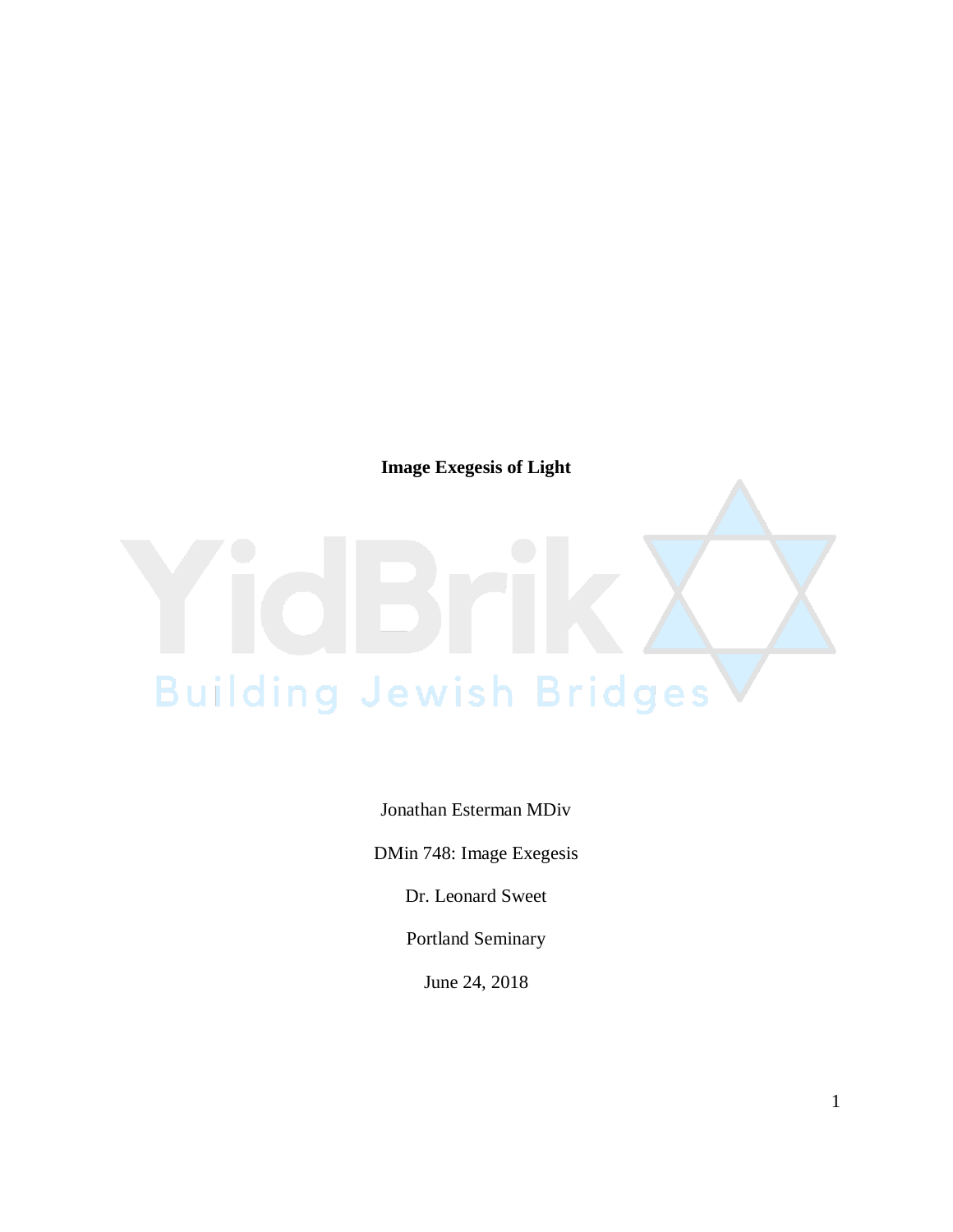*"And He said, 'Let there be light;' and there was light. G-d saw that the light was good, and G-d separated the light from the darkness. G-d called the light Day, and the darkness He called Night. And there was evening and there was morning, a first day."<sup>1</sup>*

There was nothing. More than nothing, there was an ethereal vacuum. While there was nothing physical, there was everything in the incorporeal. Beyond simple description or explanation, everything just was…and was in constant fluid spark and song. Sound like a muffled rushing wind. Lightning of every color arced throughout. Like the dance of a Friday night at the Kotel<sup>2</sup> or underwater swimming through a crackling essence of life, all was together in the essence of the Infinite. Suddenly, a change. The Infinite began to restrain itself, to pull back. Darkness, cold, came and enveloped – a physical plane formed. Images began to take shape. Balls, floating orbs…a nondescript one the main focus of the whispers of the Infinite. Suddenly, the light from the Infinite illuminated the ball, the future earth, as the creation of its complexities took place. A command from the Infinite, and a source Light issued from the Infinite, completely encased, served as the source of all light on the planet.

Metaphors are in abundance in Torah. This passage is from the traditional creation event. Torah tells how the world was formed in six days. This particular act of creation is one of the first metaphors found in the Torah and helps show the richness of the Torah. Even in this passage alone one can find numerous metaphors: said, be, light, separated, darkness, etc. Of all of these mentioned metaphors, the general theme in this passage is related to light, the first day of

 $\overline{a}$ 

<sup>&</sup>lt;sup>1</sup> Genesis 1:3-5, Sefaria English translation.

<sup>2</sup> Western Wall in Jerusalem.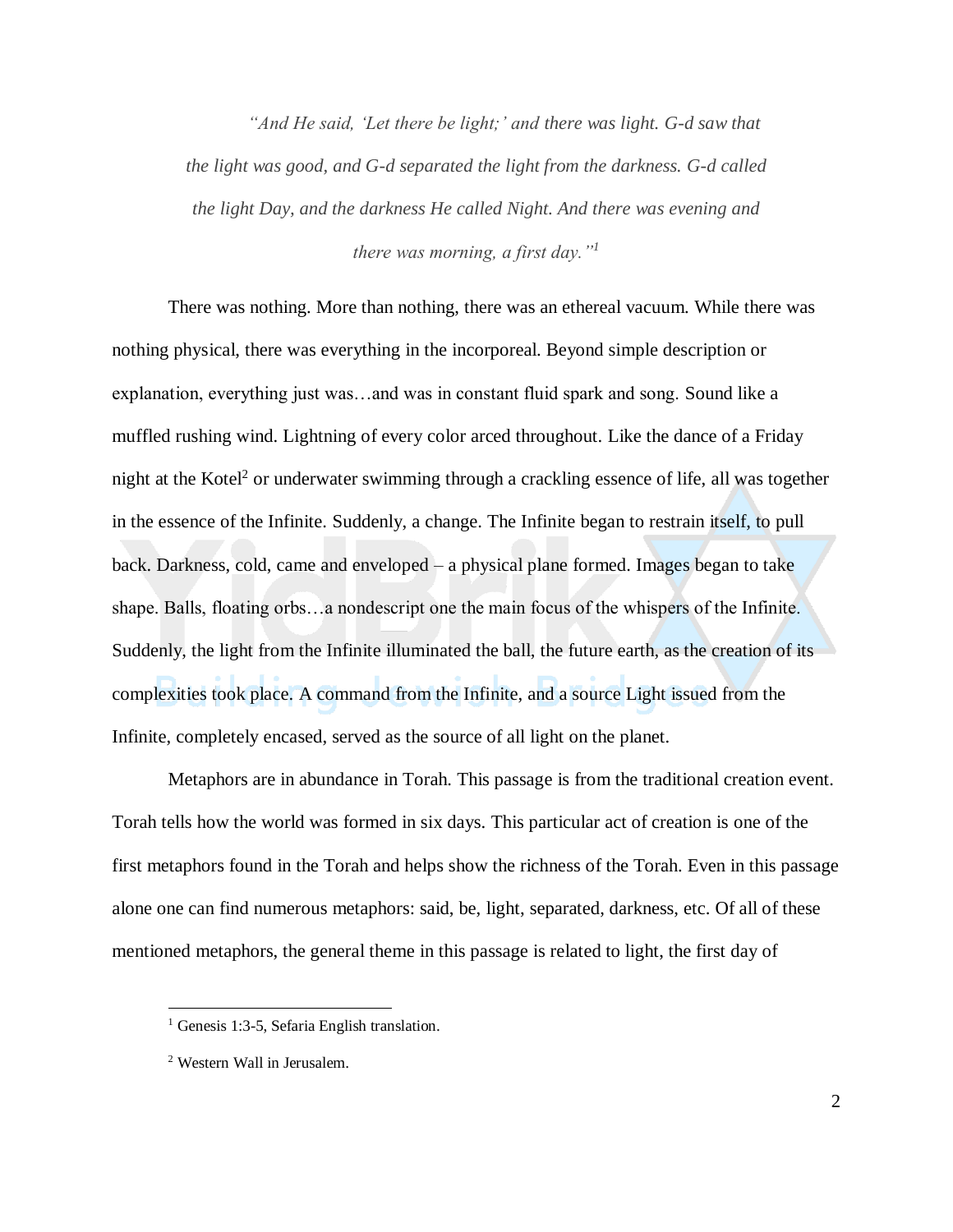creation. What is this light? A simple interpretation would present the sun and the difference between night and day, but that is inaccurate. Jewish tradition tells on how the first three days of creation mirror the last three days of creation. The fourth day of creation, as it so happens, is the physical manifestation of the spirituality of the first day: the sun, moon, and stars (also known as the heavens). Thus, light is necessarily a metaphor, since the concept of night and day apparently runs independent of the sun and moon.<sup>3</sup>

What do the Jewish commentators<sup>4</sup> have to say about light? Sforno asserts that the light is the light of the seven days, designed for use by those created without seed and to be used again in the future in the World to Come. Is this a spiritual light that is meant for the first humans and spiritual beings? Could this be a spiritual light that represents the creation of the heavenly court? Since the heavenly court isn't mentioned in Torah until the creation of mankind, this is a possibility, and would follow the tradition of mirroring the days. Ramban looks at a Kabbalistic approach, referring to a midrash regarding the "hidden secret" of the light of creation. The six days are viewed as literal real days on earth, composed of hours and minutes. This is the outer explanation. The inner explanation, or a narraphor approach, involves the notion that the sefirot, or spheres, are these days. This is based in the notion that all proclamations that create existence are called days. There are six days but ten proclamations (the name "day" does not apply to the first ones) which give us the ten sefirot found in Kabbalah. Chizkuni mentions that the first day is composed of the creation of three phenomena: heaven, earth, and light. Each one of these contributed to creation in its own time. In this case, the light produced the luminaries of the

 $\overline{a}$ 

<sup>&</sup>lt;sup>3</sup> We nonetheless still count days and nights by the sun and moon, even on the Jewish calendar.

<sup>&</sup>lt;sup>4</sup> All of the sources I am citing are traditional Jewish sages. The best approach to locate these sources is to pick up an Artscroll Chumash or visit Sefaria.org.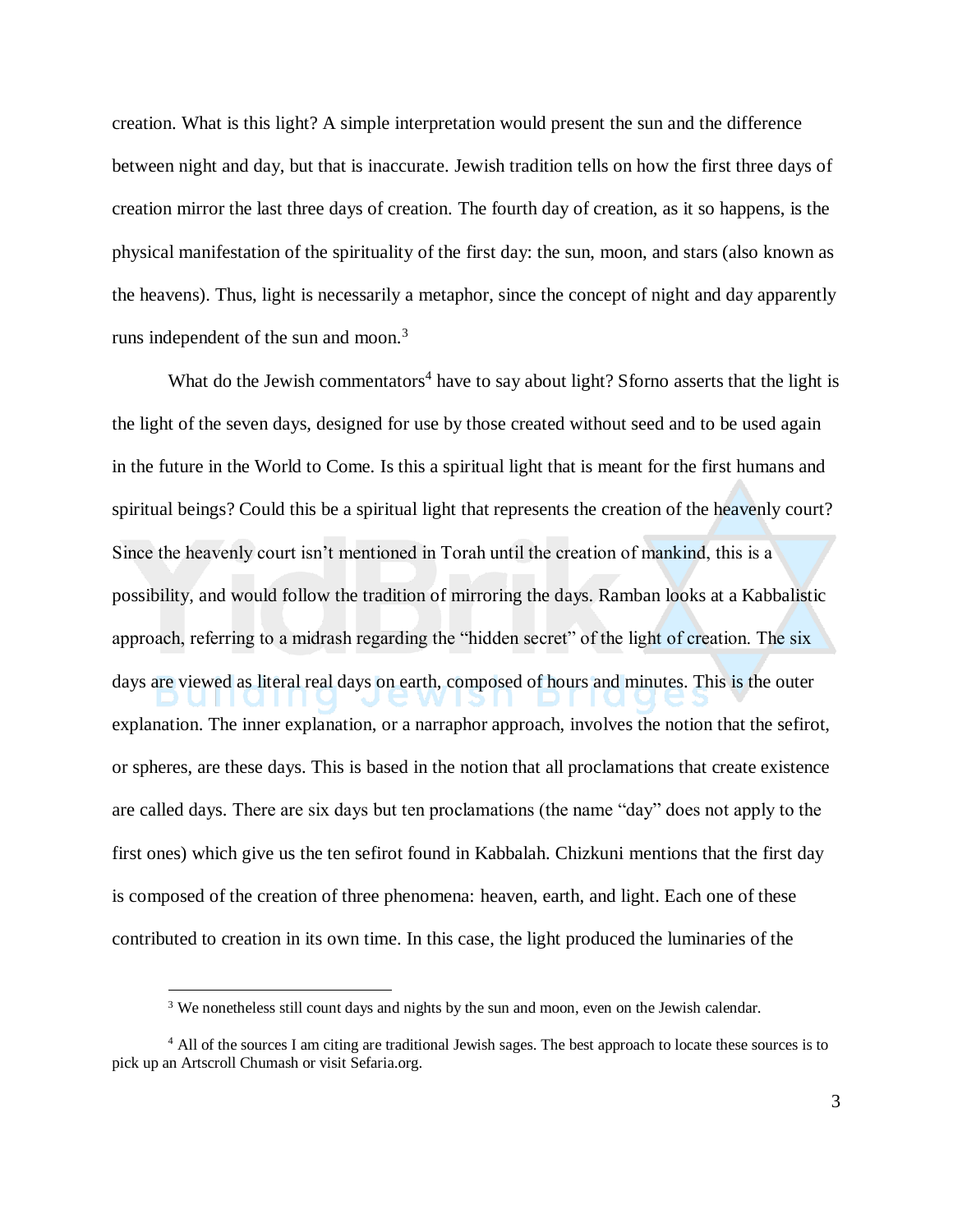fourth day. Thus, the original light is the essence of all light which creates future light and removes the metaphysical problems regarding *ex nihilo*. Further, Haamek Davar mentions that the "source light," as it were, is reserved for the righteous at the end in the World to Come. Ibn Ezra expounds on this to point out that the luminaries on day four were sparked from this source light. This carries similarities with other creation narratives from Ancient Near East traditions, with the concept of a torch that is the source of all light and fire in creation.

Another notable area in Torah regarding light is the pillar of fire by night. The narraphor suggests this would come as a spark from the source light, providing its own dispensation, as it were. Light is a common metaphor found in the visions of the prophets as well. Light typically is correlated to revelation and the glory of G-d, as well as goodness and life. Christians will find their story of the Upper Room to have a familiar connection to this metaphor. Since light and fire go together with this narraphor, Christians identify easily with the "tongues of fire" that fell upon the apostles. There are several New Testament messages that expound on light as well, connecting it to freedom, deliverance, truth, and life. Being a city on a hill and a light under a lampshade, Christians identify light with evangelism, hope, and redemption.

Dr. Leonard Sweet, semiotician and Christian theologian, expands on this notion. He mentions the rainbow, "the rainbow...is nothing but the light refracted into seven colors, all of which together make One Light."<sup>5</sup> Sweet asserts we need solidarity of color and solidarity of light. Could it be coincidence, then, that seven days of creation align to seven colors of the rainbow, which further align to the seven Noachide Laws that HaShem gave to all of mankind? Since when was there such a thing as coincidence?

 $\overline{a}$ 

<sup>5</sup> Leonard Sweet. Personal Communication dated July 10, 2018.